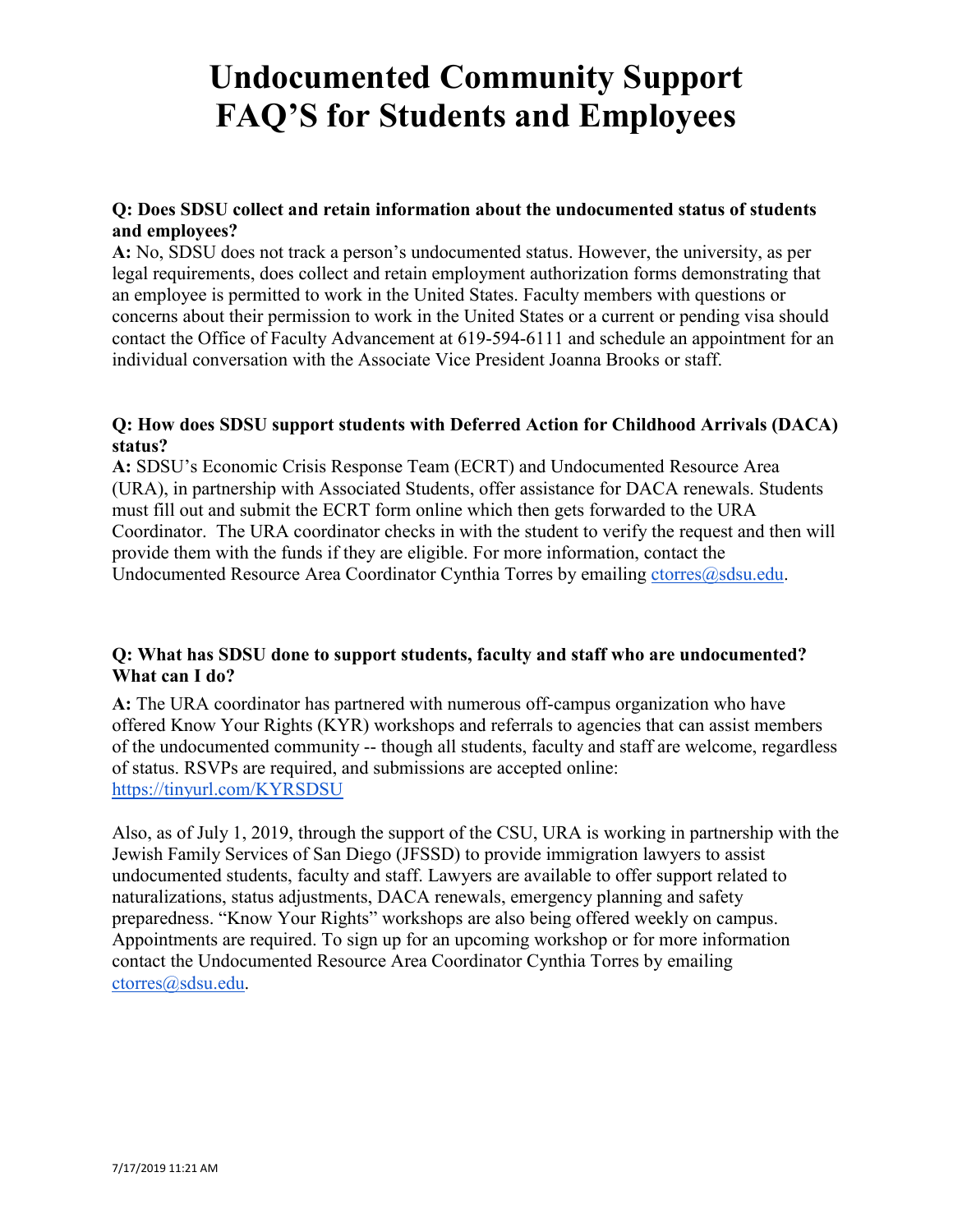## **Q: What campus resources exist for students who are undocumented?**

**A:** SDSU offers an area where students can relax and study, an Undocumented Resource Area (URA), connections to legal resources, counseling and an academic support and a coordinator who specifically supports students. More information is available online: [https://studentaffairs.sdsu.edu/EOP/Modern/AB540\\_new.html](https://studentaffairs.sdsu.edu/EOP/Modern/AB540_new.html)

Also, in collaboration with Counseling and Psychological Services, the Office of Educational Opportunity Programs & Ethnic Affairs, where URA is housed, hosts Wellness Coaches who have been available to provide emotional support and wellness, and tips for de-stressing.

### **Q: What campus resources exist for employees with mixed-status families?**

As of July 1, 2019, through the support of the CSU, the Undocumented Resource Area (URA) is working in partnership with the Jewish Family Services of San Diego (JFSSD) to provide immigration lawyers to assist undocumented students, faculty and staff. Lawyers are available to offer support related to naturalizations, status adjustments, DACA renewals, emergency planning and safety preparedness. "Know Your Rights" workshops are also being offered weekly on campus. Appointments are required. To sign up for an upcoming workshop or for more information contact the Undocumented Resource Area Coordinator Cynthia Torres by emailing  $ctorres(2)$ sdsu.edu. (this statement is in an answer above but worth repeating in my opinion)

Faculty can contact the Office of Faculty Advancement at 619-594-6111 and staff can contact the Center for Human Resources at 619-594-6404 for support.

The Employee Assistance Program offers SDSU faculty and staff confidential support for a variety of concerns, including emotional, relationship, health, legal and workplace issues. Information, resources and tools are available by calling 1-800-342-8111 and visiting the website:<https://sdsuedu.sharepoint.com/sites/BFA/HR/benefits/Pages/eap.aspx>

### **Q: Will University Police Department (UPD) Officers collaborate with federal immigration officers to apprehend and remove individuals from campus?**

**A:** No, UPD does not participate in the enforcement of federal immigration laws, nor will UPD collaborate with federal authorities with the sole intent of enforcing immigration violations. Services will always be provided by UPD, regardless of someone's documentation status.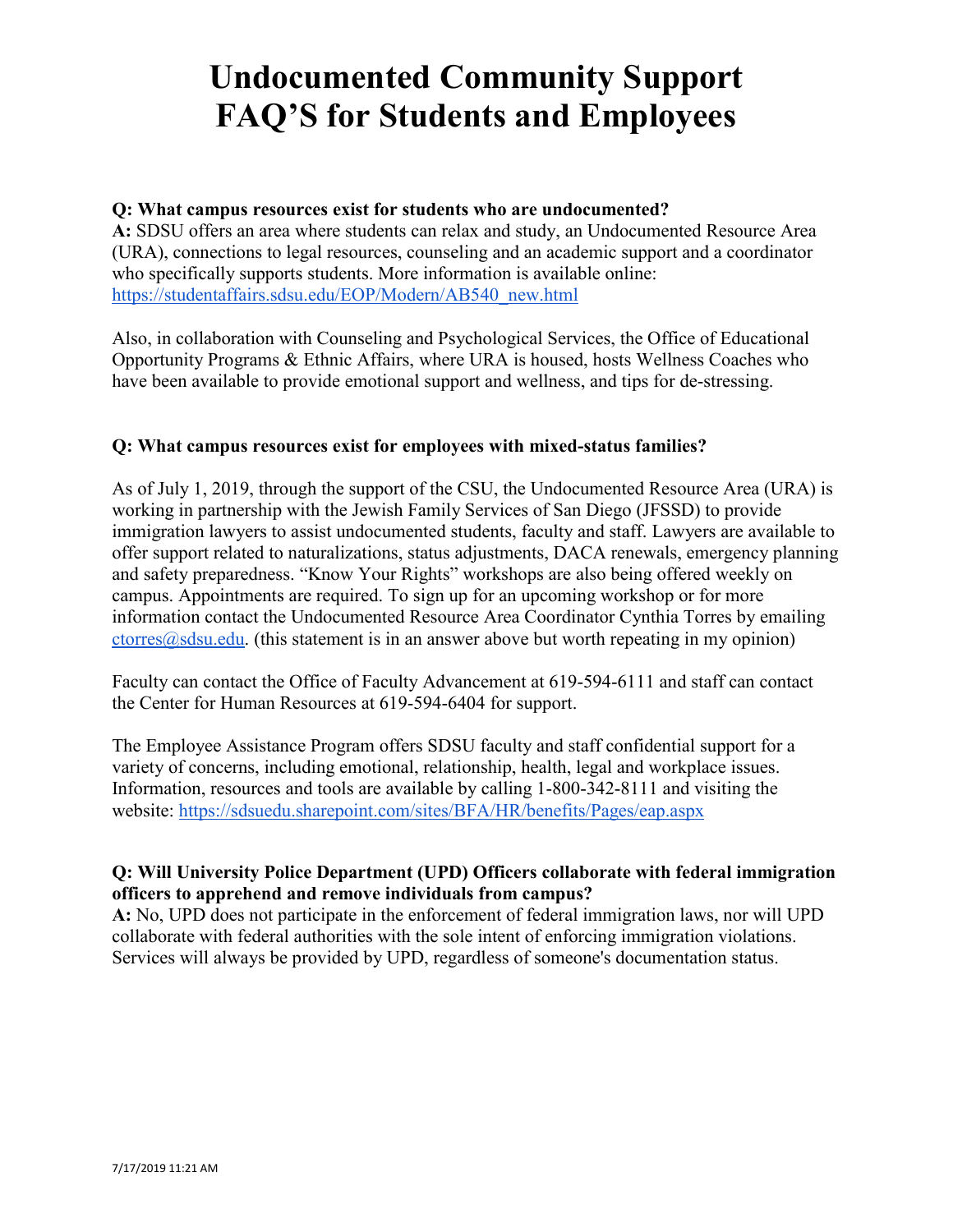## **Q: Can SDSU prevent federal immigration enforcement officers from coming on campus or attending campus events?**

**A:** No, SDSU is a public university and a large portion of CSU property is open to the general public. SDSU does not have authority to prohibit federal immigration enforcement officers from coming on campus to those public areas even if their purpose is to enforce federal law.

However, do not assume that the federal enforcement official is present to apprehend or remove a member of the CSU community. There are many other reasons why a federal authority might be present on campus. If you observe federal officials or have concerns about their activity, you may contact UPD at 619-594-1991

### **Q: What should I do if a federal immigration officer enters my classroom or office to talk to or arrest a student or employee?**

**A:** Contact UPD to help facilitate this process. Inform the federal officer that you are not obstructing or impeding any investigation but that you have been instructed to contact UPD. Do not escalate the situation or physically intervene. UPD can respond and verify any language or legal requirements associated with a warrant and then facilitate the most appropriate process consistent with the law.

## **Q: Why would federal immigration enforcement officers ever be on campus?**

**A:** There are many valid reasons why federal authorities might be on campus outside of immigration enforcement-related matters. They may be participating in a Career Services related function, invited as a guest speaker to a class for CJ or may be a student as well coming onto campus in uniform immediately after their work shift. It is a mistake to assume that any federal immigration authority visiting campus is present to apprehend or remove a member of the CSU community. False rumors about enforcement actions on campus can spread anxiety and panic. If you observe federal immigration officers on campus and have concerns about their activities, contact University Police by calling 619-594-1991.

### **Q: What should I do if an officer requests to access a limited access space or requests information or documents from me or someone I know?**

**A:** Contact UPD to help facilitate this process. Inform the federal officer that you are not obstructing or impeding any investigation, and that you have been instructed to contact UPD. Do not escalate the situation or physically intervene. UPD can respond and verify any language or legal requirements associated with a warrant and then facilitate the most appropriate process consistent with the law. This is the safest suggested approach to a complex situation. If you observe federal immigration officers on campus and have concerns about their activities, contact University Police by calling 619-594-1991.

Also, campus community members are encouraged to sign up for UndocuAlly training by calling 619-594-4799. UndocuAlly training is offered at SDSU to generate a community of allies for undocumented students, to heighten understanding of undocumented and mix-status family backgrounds and experiences and to also form an awareness of policies that impact undocumented and mixed-status families.